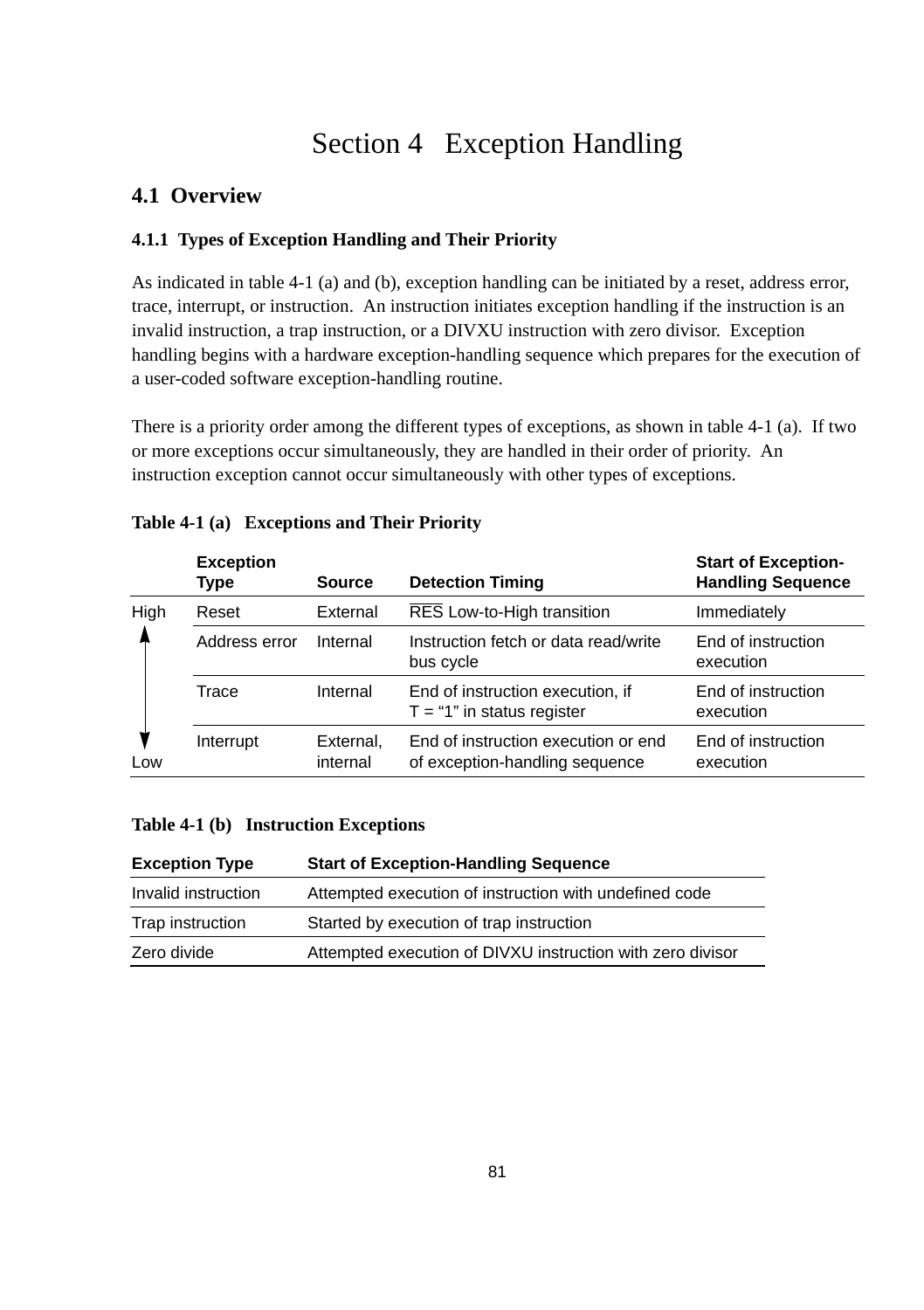#### **4.1.2 Hardware Exception-Handling Sequence**

The hardware exception-handling sequence varies depending on the type of exception. When exception handling is initiated by a factor other than a reset, the CPU:

- 1. Saves the program counter and status register (in minimum mode) or program counter, code page register, and status register (in maximum mode) to the stack.
- 2. Clears the T bit in the status register to "0."
- 3. Fetches the start address of the exception-handling routine from the exception vector table.
- 4. Branches to that address.

For an interrupt, the CPU also alters the interrupt mask level in bits I2 to I0 of the status register.

For a reset, step 1 is omitted. See section 4.2, "Reset," for the full reset sequence.

#### **4.1.3 Exception Factors and Vector Table**

The factors that initiate exception handling can be classified as shown in figure 4-1.

The starting addresses of the exception-handling routines for each factor are contained in an exception vector table located in the low addresses of page 0. The vector addresses are listed in table 4-2. Note that there are different addresses for the minimum and maximum modes.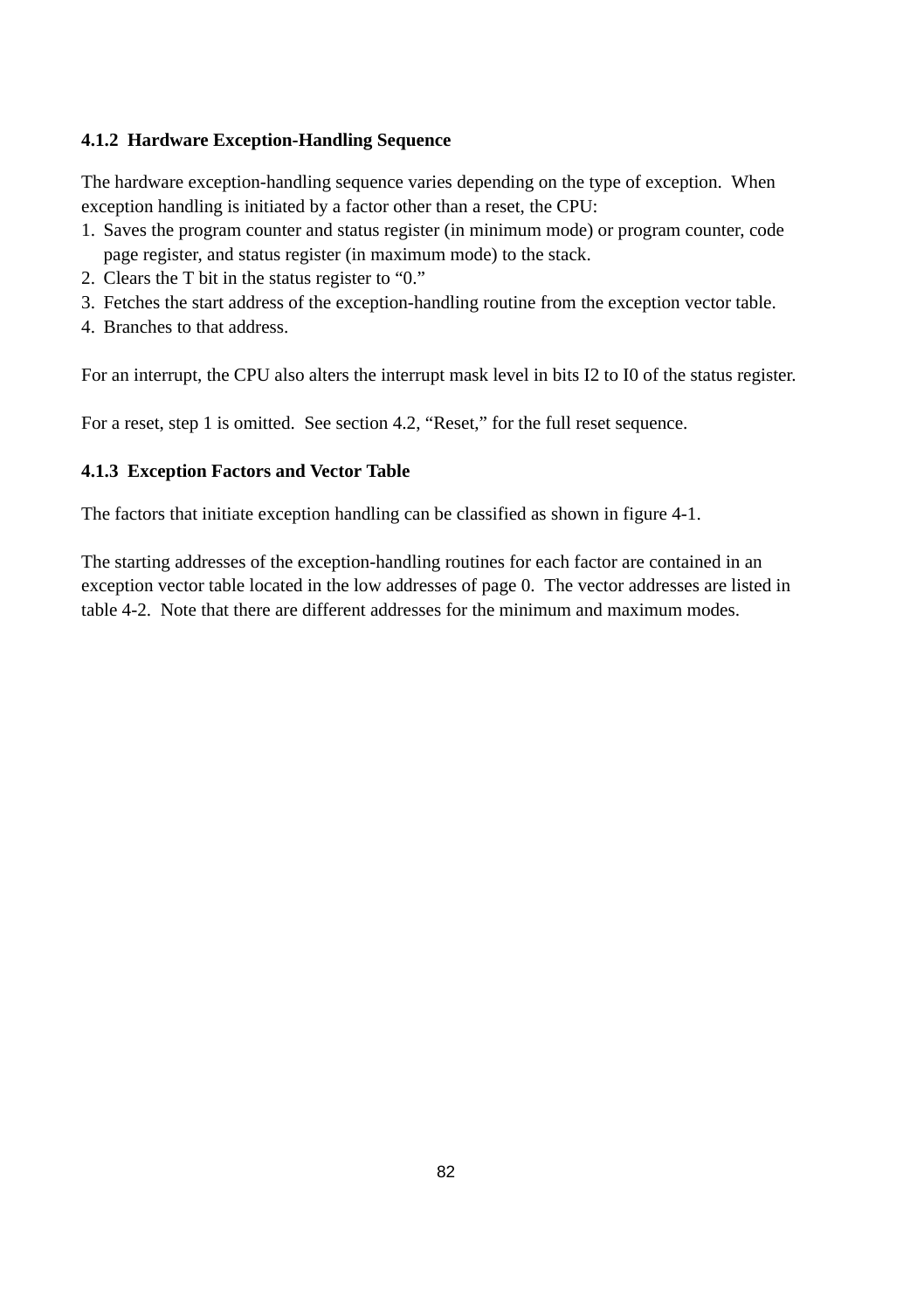

**Figure 4-1 Types of Factors Causing Exception Handling**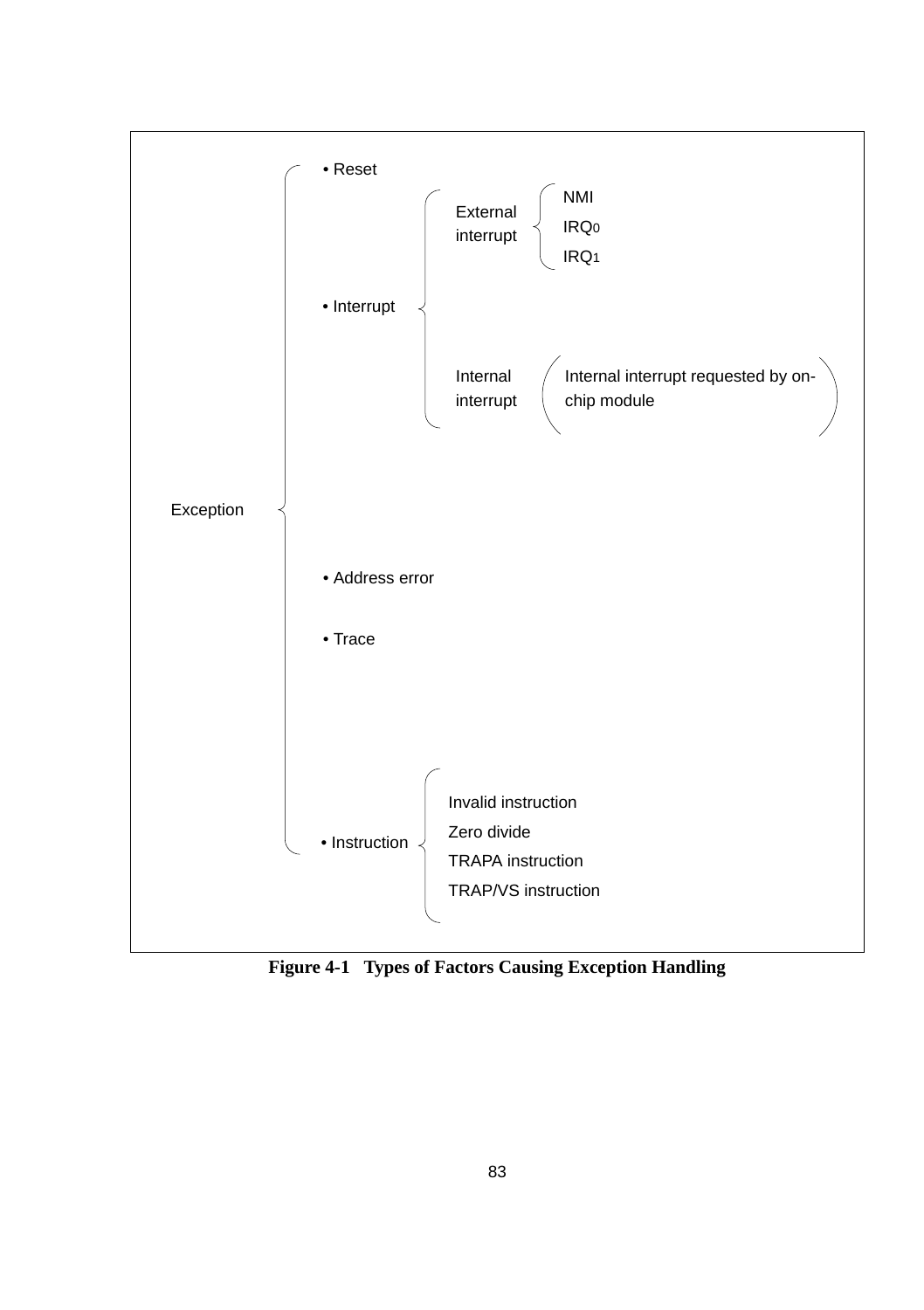#### **Table 4-2 Exception Vector Table**

|                                                | <b>Vector Address</b>   |                  |  |
|------------------------------------------------|-------------------------|------------------|--|
| <b>Type of Exception</b>                       | <b>Minimum Mode</b>     | Maximum Mode *1  |  |
| Reset (initialize PC)                          | H'0000 to H'0001        | H'0000 to H'0003 |  |
| (Reserved for system)                          | H'0002 to H'0003        | H'0004 to H'0007 |  |
| Invalid instruction                            | H'0004 to H'0005        | H'0008 to H'000B |  |
| DIVXU instruction (zero divide)                | H'0006 to H'0007        | H'000C to H'000F |  |
| <b>TRAP/VS</b> instruction                     | H'0008 to H'0009        | H'0010 to H'0013 |  |
|                                                | <b>H'000A to H'000B</b> | H'0014 to H'0017 |  |
| (Reserved for system)                          | to                      | to               |  |
|                                                | H'000E to H'000F        | H'001C to H'001F |  |
| Address error                                  | H'0010 to H'0011        | H'0020 to H'0023 |  |
| Trace                                          | H'0012 to H'0013        | H'0024 to H'0027 |  |
| (Reserved for system)                          | H'0014 to H'0015        | H'0028 to H'002B |  |
| Nonmaskable external interrupt (NMI)           | H'0016 to H'0017        | H'002C to H'002F |  |
|                                                | H'0018 to H'0019        | H'0030 to H'0033 |  |
| (Reserved for system)                          | to                      | to               |  |
|                                                | H'001E to H'001F        | H'003C to H'003F |  |
| TRAPA instruction (16 vectors)                 | H'0020 to H'0021        | H'0040 to H'0043 |  |
|                                                | to                      | to               |  |
|                                                | H'003E to H'003F        | H'007C to H'007F |  |
| <b>External interrupts</b><br>IRQ <sub>0</sub> | H'0040 to H'0041        | H'0080 to H'0083 |  |
| IRQ <sub>1</sub>                               | H'0042 to H'0043        | H'0084 to H'0087 |  |
| Internal interrupts *2                         | H'0044 to H'0045        | H'0088 to H'008B |  |
|                                                | to                      | to               |  |
|                                                | H'007E to H'007F        | H'00FC to H'00FF |  |

**Notes:** \* 1. The exception vector table is located at the beginning of page 0.

\* 2. For details of the internal interrupt vectors, see table 5-2.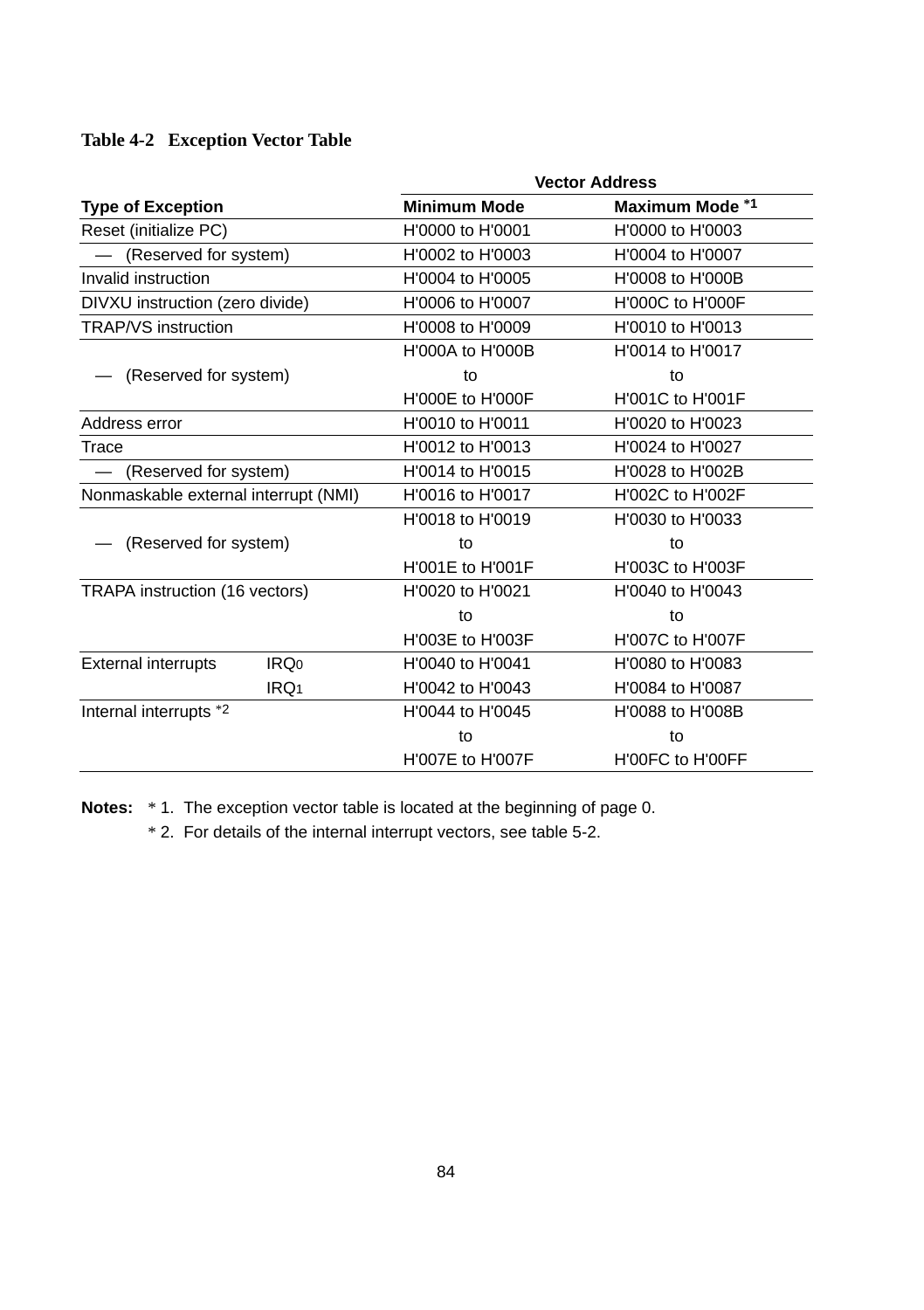### **4.2 Reset**

#### **4.2.1 Overview**

A reset has the highest exception-handling priority.

When the RES pin goes Low, all current processing is halted and the H8/532 chip enters the reset state.

A reset initializes the internal status of the CPU and the registers of the on-chip supporting modules and I/O ports. It does not initialize the on-chip RAM.

When the RES pin returns from Low to High, the H8/532 chip comes out of the reset state and begins executing the hardware reset sequence.

#### **4.2.2 Reset Sequence**

The Reset signal is detected when the  $\overline{\text{RES}}$  pin goes Low.

To ensure that the H8/532 is reset, the RES pin should be held Low for at least 20ms at power-up. To reset the H8/532 during operation, the  $\overline{\text{RES}}$  pin should be held Low for at least 6  $\phi$  clock cycles. See table D-1, "Status of Ports" in Appendix D for the status of other pins in the reset state.

When the  $\overline{\text{RES}}$  pin returns to the High state after being held Low for the necessary time, the hardware reset exception-handling sequence begins, during which:

- 1. The value at the mode pins (MD2 to MD0) is latched in bits MDS2 to MDS0 of the mode control register (MDCR).
- 2. In the status register (SR), the T bit is cleared to disable the trace mode, and the interrupt mask level (bits I2 to I0) is set to 7. A reset disables all interrupts, including NMI.
- 3. The CPU loads the reset start address from the vector table into the program counter and begins executing the program at that address.

The contents of the vector table differs between minimum mode and maximum mode as indicated in figure 4-2. This affects step 3 as follows:

**Minimum mode:** One word is copied from addresses H'0000 and H'0001 in the vector table to the program counter. Program execution then begins from the address in the program counter (PC).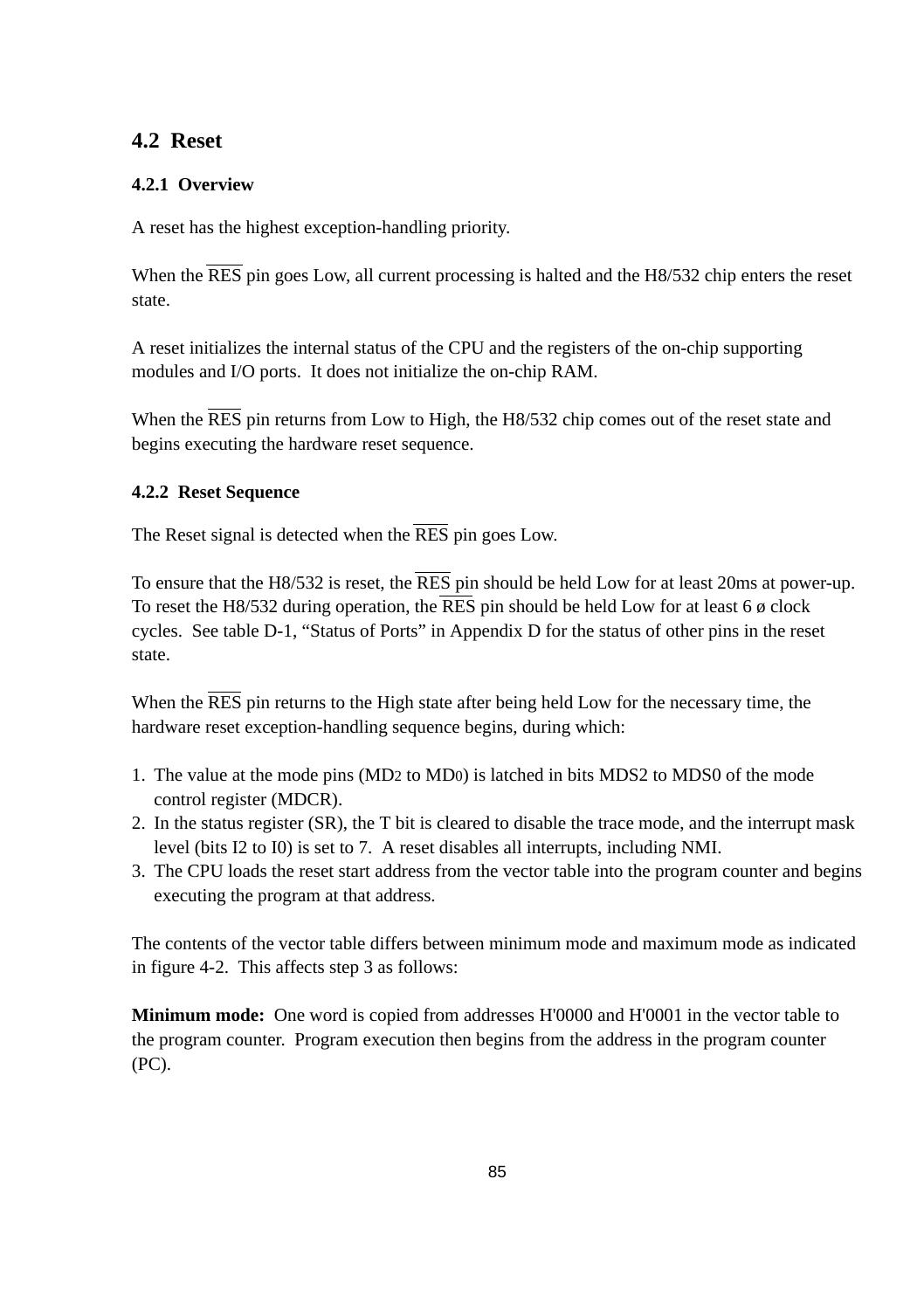**Maximum Mode:** Two words are read from addresses H'0000 to H'0003 in the vector table. The byte in address H'0000 is ignored. The byte in address H'0001 is copied to the code page register (CP). The contents of addresses H'0002 and H'0003 are copied to the program counter. Program execution starts from the address indicated by the code page register and program counter.



**Figure 4-2 Reset Vector**

Figure 4-3 shows the timing of the reset sequence in minimum mode. Figure 4-4 shows the timing of the reset sequence in maximum mode.

#### **4.2.3 Stack Pointer Initialization**

The hardware reset sequence does not initialize the stack pointer, so this must be done by software. If an interrupt were to be accepted after a reset and before the stack pointer (SP) is initialized, the program counter and status register would not be saved correctly, causing a program crash. This danger can be avoided by coding the reset routine as explained next.

When the chip comes out of the reset state all interrupts, including NMI, are disabled, so the instruction at the reset start address is always executed. In the minimum mode, this instruction should initialize the stack pointer (SP). In the maximum mode, this instruction should be an LDC instruction initializing the stack page register (TP), and the next instruction should initialize the stack pointer. Execution of the LDC instruction disables interrupts again, ensuring that the stack pointer initializing instruction is executed.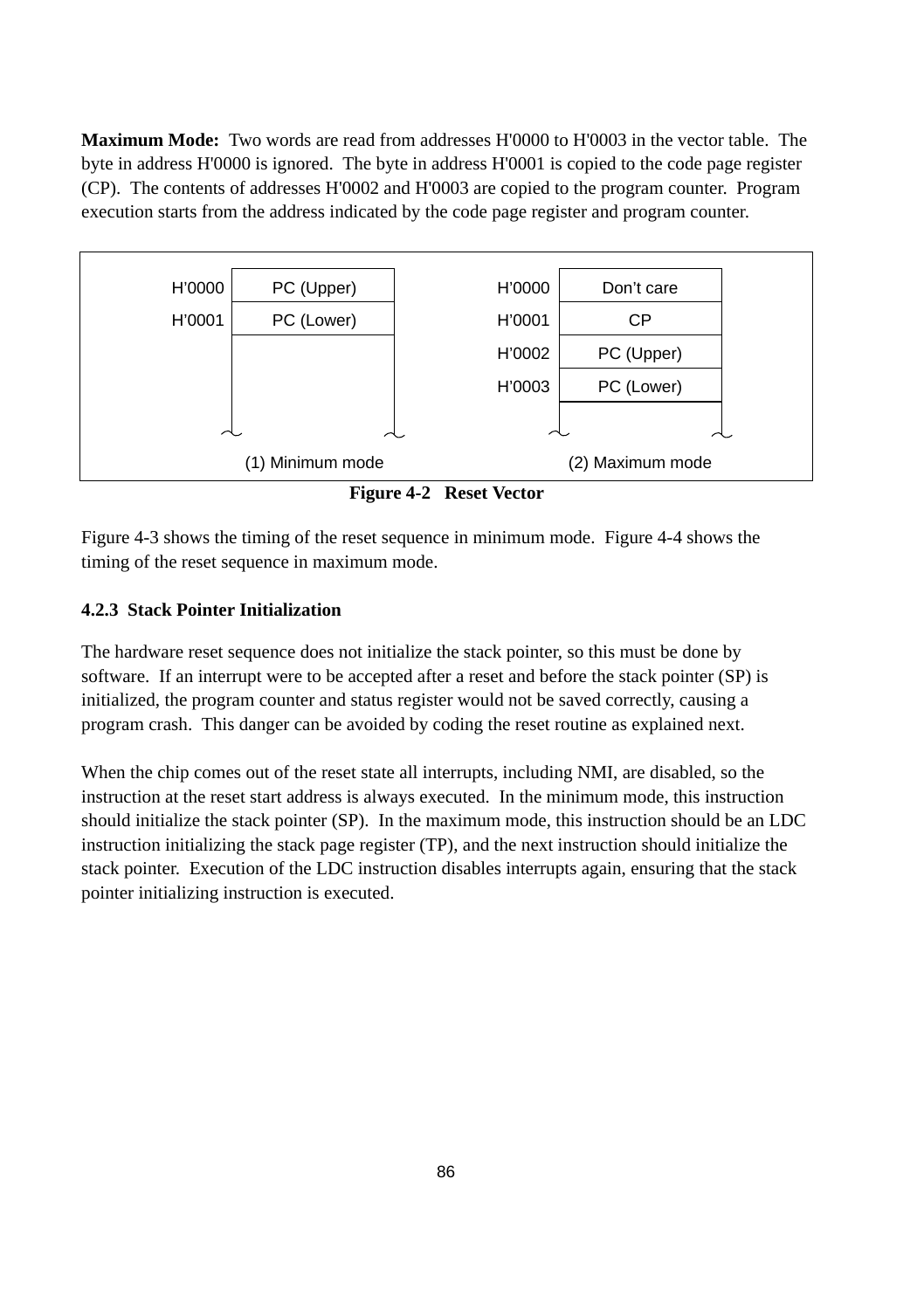

**Note:** This timing chart applies to the minimum mode when the program and stack areas are both in on-chip memory and the program starts at an even address.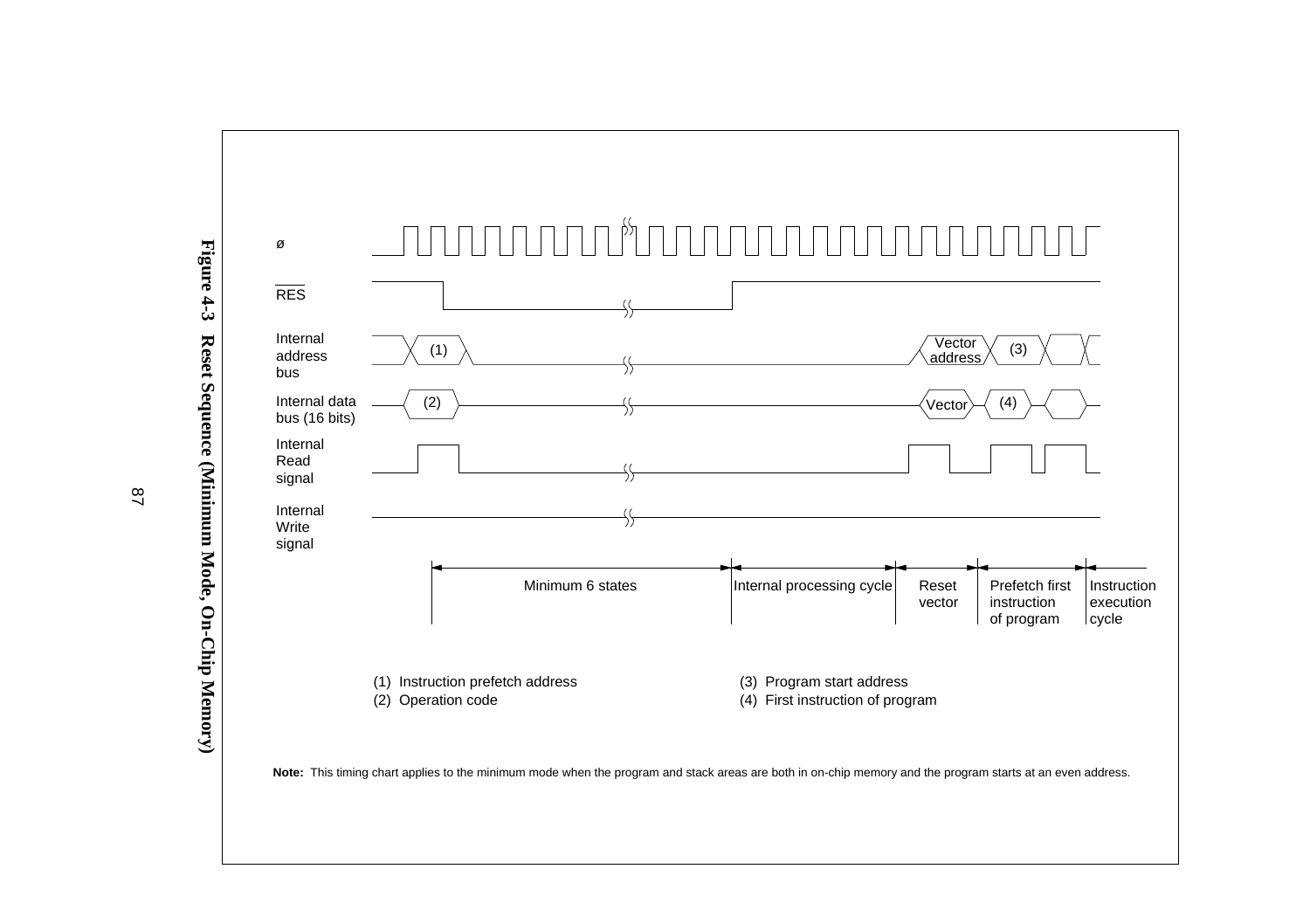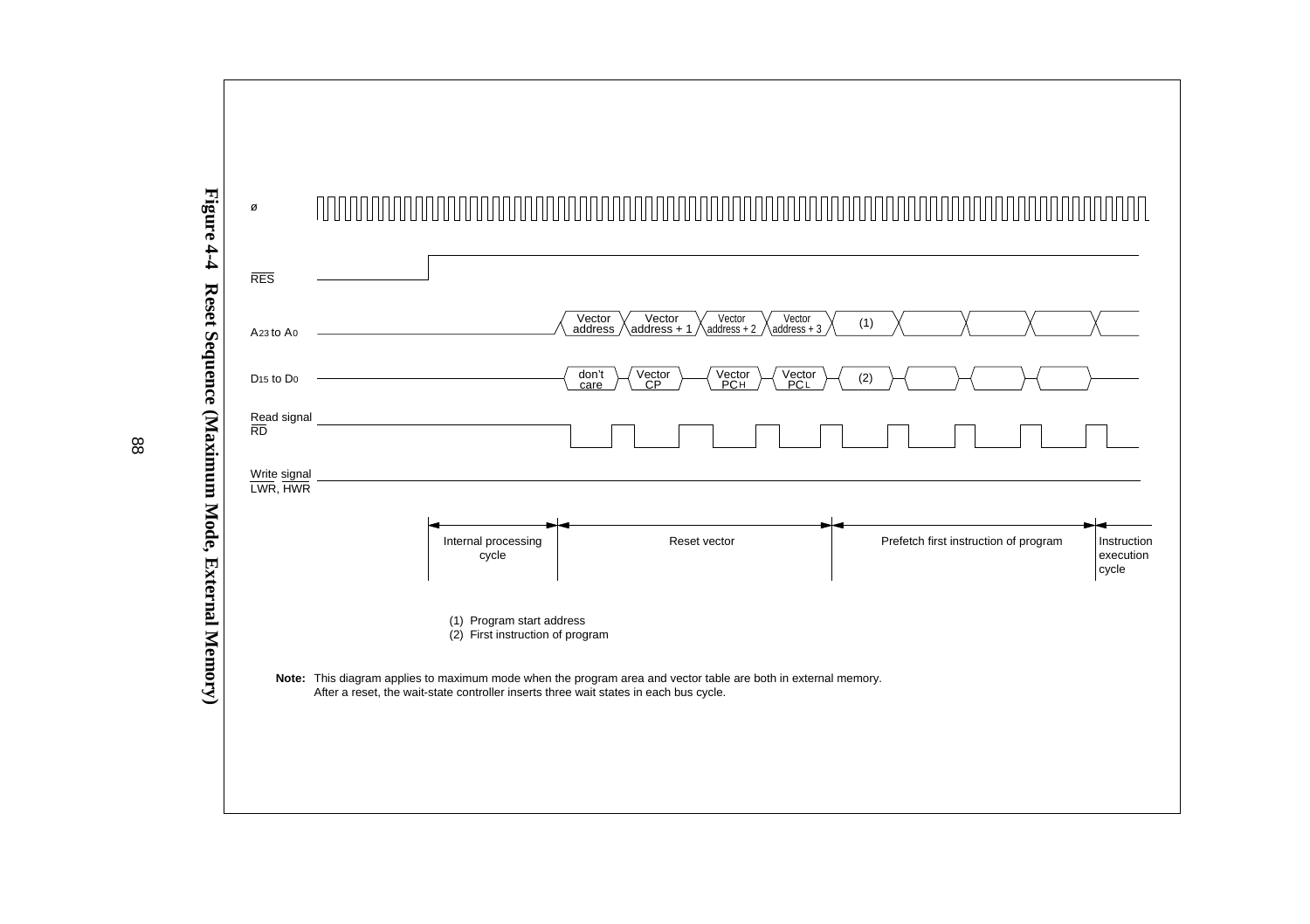### **4.3 Address Error**

There are three causes of address errors:

- Illegal instruction prefetch
- Word data access at odd address
- Off-chip access in single-chip mode

An address error initiates the address error exception-handling sequence. This sequence clears the T bit of the status register to "0" to disable the trace mode, but does not affect the interrupt mask level in bits I2 to I0.

#### **4.3.1 Illegal Instruction Prefetch**

An attempt to prefetch an instruction from the register field in memory addresses H'FF80 to H'FFFF causes an address error regardless of the MCU operating mode.

Handling of this address error begins when the prefetch cycle that caused the error has been completed and execution of the current instruction has also been completed. The program counter value pushed on the stack is the address of the instruction immediately following the last instruction executed.

Program code should not be located in addresses H'FF7D to H'FF7F. If the CPU executes an instruction in these addresses, it will attempt to prefetch the next instruction from the register field, causing an address error.

#### **4.3.2 Word Data Access at Odd Address**

If an attempt is made to access word data starting at an odd address, an address error occurs regardless of the MCU operating mode. The program counter value pushed on the stack in the handling of this error is the address of the next instruction (or next but one) after the instruction that attempted the illegal word access.

#### **4.3.3 Off-Chip Address Access in Single-Chip Mode**

In the single-chip mode there is no external memory, so in addition to the address errors described above, the following two types of address errors can occur.

**Access to Addresses H'8000 to H'FB7F:** These addresses exist neither in on-chip ROM or RAM nor in the on-chip register field, so an address error occurs if they are accessed for any purpose: for instruction prefetch, byte data access, or word data access.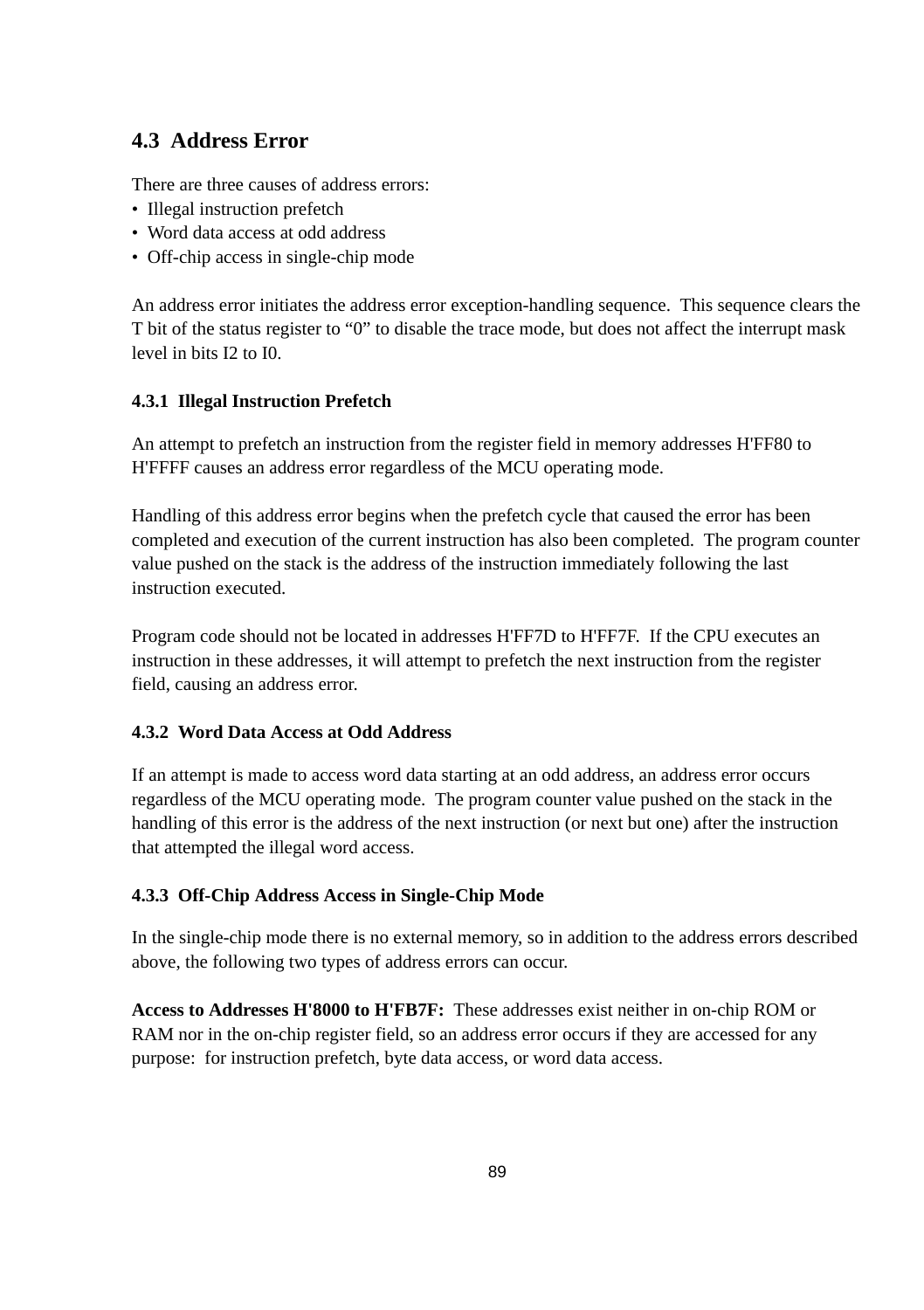**Access to Disabled RAM Area:** The on-chip RAM area (H'FB80 to H'FF7F) can be disabled by clearing the RAME bit in the RAM control register (RAMCR). If RAM access is attempted in this state in the single-chip mode, an address error occurs.

# **4.4 Trace**

When the T bit of the status register is set to "1," the CPU operates in trace mode. A trace exception occurs at the completion of each instruction. The trace mode can be used to execute a program for debugging by a debugger.

In the trace exception sequence the T bit of the status register is cleared to "0" to disable the trace mode while the trace routine is executing. The interrupt mask level in bits I2 to I0 is not changed. Interrupts are accepted as usual during the trace routine.

In the status-register data saved on the stack, the T bit is set to "1." When the trace routine returns with the RTE instruction, the status register is popped from the stack and the trace mode resumes.

If an address error occurs during execution of the first instruction after the return from the trace routine, since the address error has higher priority, the address error exception-handling sequence is initiated, clearing the T bit in the status register to "0" and making it impossible to trace this instruction.

# **4.5 Interrupts**

Interrupts can be requested from three external sources (NMI, IRQ0, and IRQ1) and seven on-chip supporting modules: the 16-bit free-running timers (FRT1 to FRT3), the 8-bit timer, the serial communication interface (SCI), the A/D converter, and the watchdog timer (WDT). The on-chip interrupt sources can request a total of nineteen different types of interrupts, each having its own interrupt vector. Figure 4-5 lists the interrupt sources and the number of different interrupts from each source.

Each interrupt source has a priority. NMI interrupts have the highest priority, and are normally accepted unconditionally. The priorities of the other interrupt sources are set in control registers (IPR A to D) in the register field at the high end of page 0 and can be changed by software. Priority levels range from 0 (low) to 7 (high), with NMI considered to be on level 8.

The on-chip interrupt controller decides whether an interrupt can be accepted by comparing its priority with the interrupt mask level, and determines the order in which to accept competing interrupt requests. Interrupts that are not accepted immediately remain pending until they can be accepted later.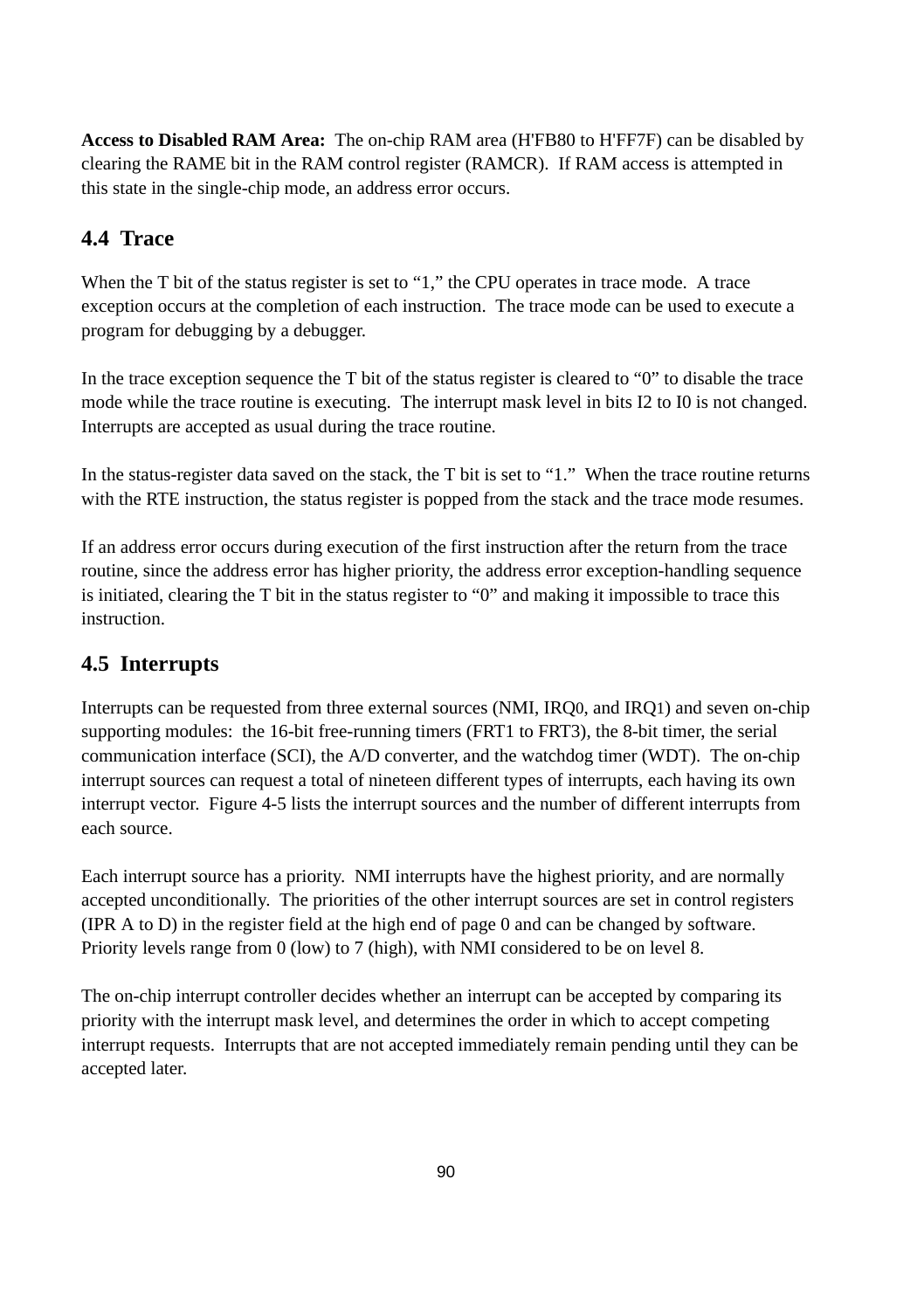When it accepts an interrupt, the interrupt controller also decides whether to interrupt the CPU or start the on-chip data transfer controller (DTC). This decision is controlled by bits set in four data transfer enable registers (DTE A to D) in the register field. The DTC is started if the corresponding DTE bit is set to "1;" otherwise a CPU interrupt is generated. DTC interrupts provide an efficient way to send and receive blocks of data via the serial communication interface, or to transfer data between memory and I/O without detailed CPU programming. The CPU stops while the DTC is operating. DTC interrupts are described in section 6, "Data Transfer Controller."

The hardware exception-handling sequence for a CPU interrupt clears the T bit in the status register to "0" and sets the interrupt mask level in bits I2 to I0 to the level of the interrupt it has accepted. This prevents the interrupt-handling routine from being interrupted except by a higherlevel interrupt. The previous interrupt mask level is restored on the return from the interrupthandling routine.

For further information on interrupts, see section 5, "Interrupt Controller."



**Figure 4-5 Interrupt Sources (and Number of Interrupt Types)**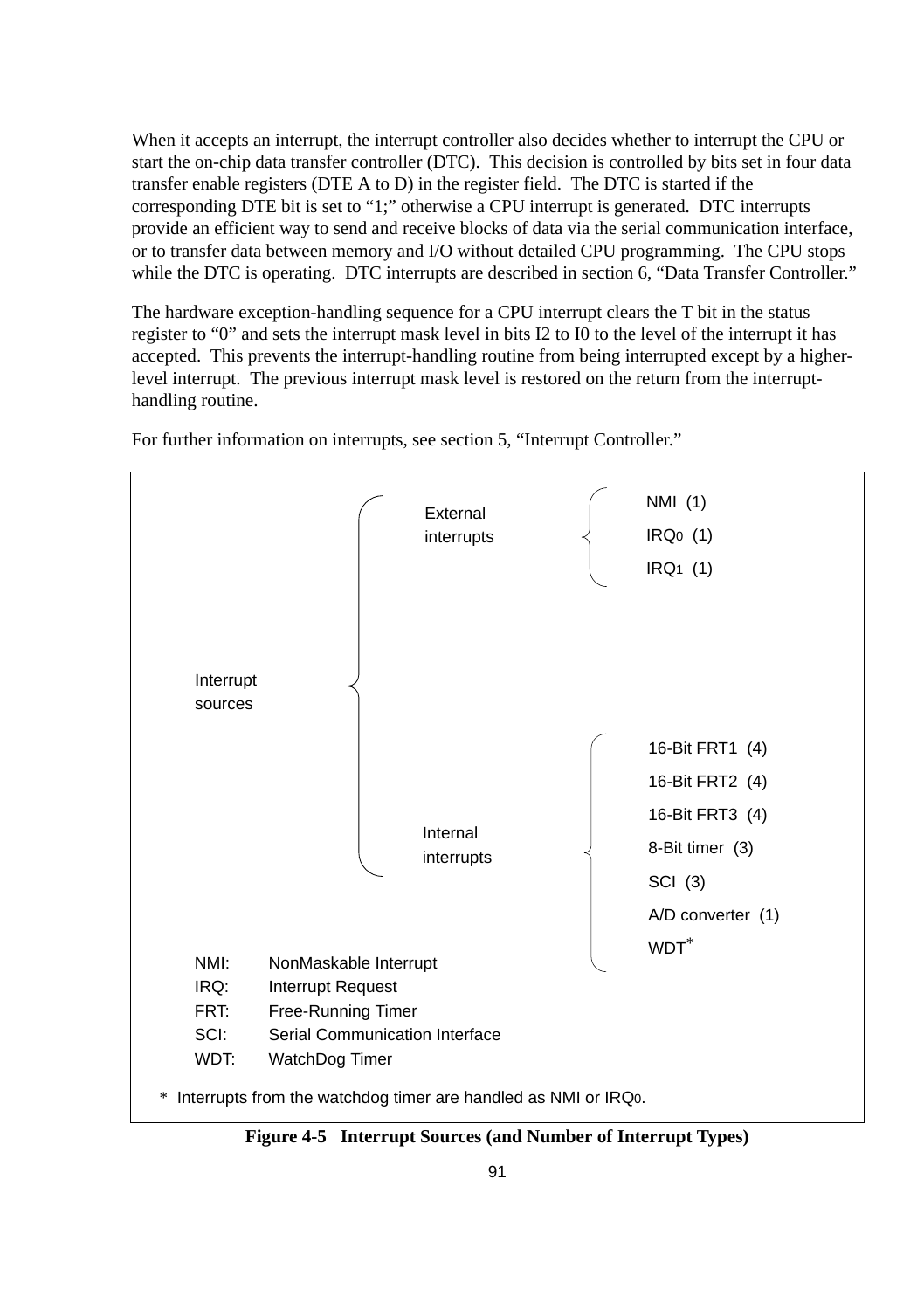# **4.6 Invalid Instruction**

An invalid instruction exception occurs if an attempt is made to execute an instruction with an undefined operation code or illegal addressing mode specification. The program counter value pushed on the stack is the value of the program counter when the invalid instruction code was detected.

In the invalid instruction exception-handling sequence the T bit of the status register is cleared to "0," but the interrupt mask level (I2 to I0) is not affected.

# **4.7 Trap Instructions and Zero Divide**

A trap exception occurs when the TRAPA or TRAP/VS instruction is executed. A zero divide exception occurs if an attempt is made to execute a DIVXU instruction with a zero divisor.

In the exception-handling sequences for these exceptions the T bit of the status register is cleared to "0," but the interrupt mask level (I2 to I0) is not affected. If a normal interrupt is requested while a trap or zero-divide instruction is being executed, after the trap or zero-divide exceptionhandling sequence, the normal interrupt exception-handling sequence is carried out.

**TRAPA Instruction:** The TRAPA instruction always causes a trap exception. The TRAPA instruction includes a vector number from 0 to 15, allowing the user to provide up to sixteen different trap-handling routines.

**TRAP/VS Instruction:** When the TRAP/VS instruction is executed, a trap exception occurs if the overflow (V) bit in the condition code register is set to "1." If the V bit is cleared to "0," no exception occurs and the next instruction is executed.

**DIVXU Instruction with Zero Divisor:** An exception occurs if an attempt is made to divide by zero in a DIVXU instruction.

### **4.8 Cases in Which Exception Handling is Deferred**

In the cases described next, the address error exception, trace exception, external interrupt (NMI, IRQ0, and IRQ1) requests, and internal interrupt requests (19 types) are not accepted immediately but are deferred until after the next instruction has been executed.

#### **4.8.1 Instructions that Disable Interrupts**

Interrupts are disabled immediately after the execution of five instructions: XORC, ORC, ANDC, LDC, and RTE.

Suppose that an internal interrupt is requested and the interrupt controller, after checking the interrupt priority and interrupt mask level, notifies the CPU of the interrupt, but the CPU is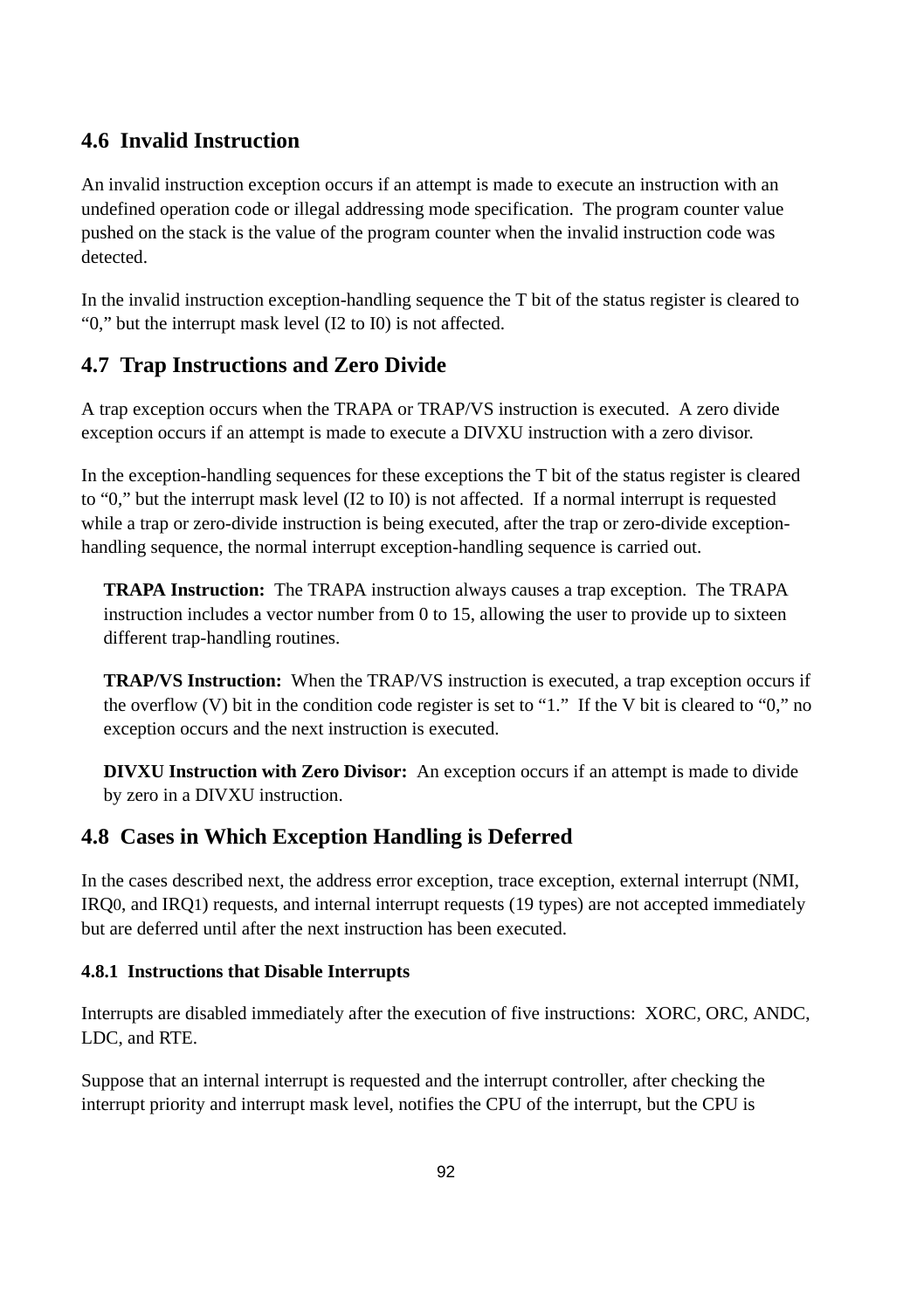currently executing one of the five instructions listed above. After executing this instruction the CPU always proceeds to the next instruction. (And if the next instruction is one of these five, the CPU also proceeds to the next instruction after that.) The exception-handling sequence starts after the next instruction that is not one of these five has been executed. The following is an example: (Example)



#### **4.8.2 Disabling of Exceptions Immediately after a Reset**

If an interrupt is accepted after a reset and before the stack pointer (SP) is initialized, the program counter and status register will not be saved correctly, leading to a program crash. To prevent this, when the chip comes out of the reset state all interrupts, including the NMI, are disabled, so the first instruction of the reset routine is always executed. As noted earlier, in the minimum mode, this instruction should initialize the stack pointer (SP). In the maximum mode, the first instruction should be an LDC instruction that initializes the stack page register (TP); the next instruction should initialize the stack pointer.

#### **4.8.3 Disabling of Interrupts after a Data Transfer Cycle**

If an interrupt starts the data transfer controller and another interrupt is requested during the data transfer cycle, when the data transfer cycle ends, the CPU always executes the next instruction before handling the second interrupt.

Even if a nonmaskable interrupt (NMI) occurs during a data transfer cycle, it is not accepted until the next instruction has been executed. An example of this is shown below.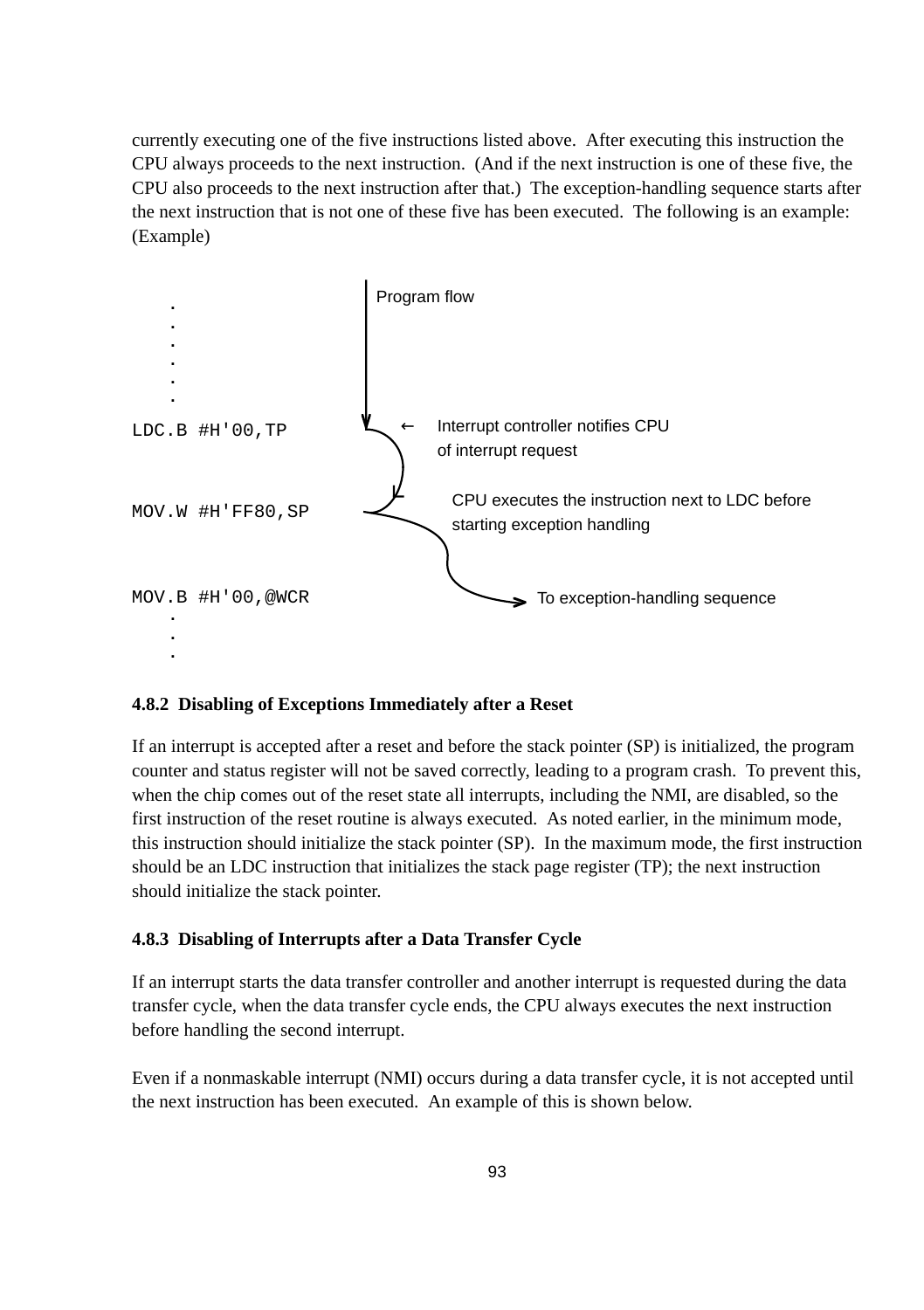

# **4.9 Stack Status after Completion of Exception Handling**

The status of the stack after an exception-handling sequence is described below.

Table 4-3 shows the stack after completion of the exception-handling sequence for various types of exceptions in the minimum and maximum modes.

| Table 4-3 Stack after Exception Handling Sequence |  |  |  |  |
|---------------------------------------------------|--|--|--|--|
|---------------------------------------------------|--|--|--|--|



**Note:** The RTE instruction returns to the next instruction after the instruction being executed when the exception occurred.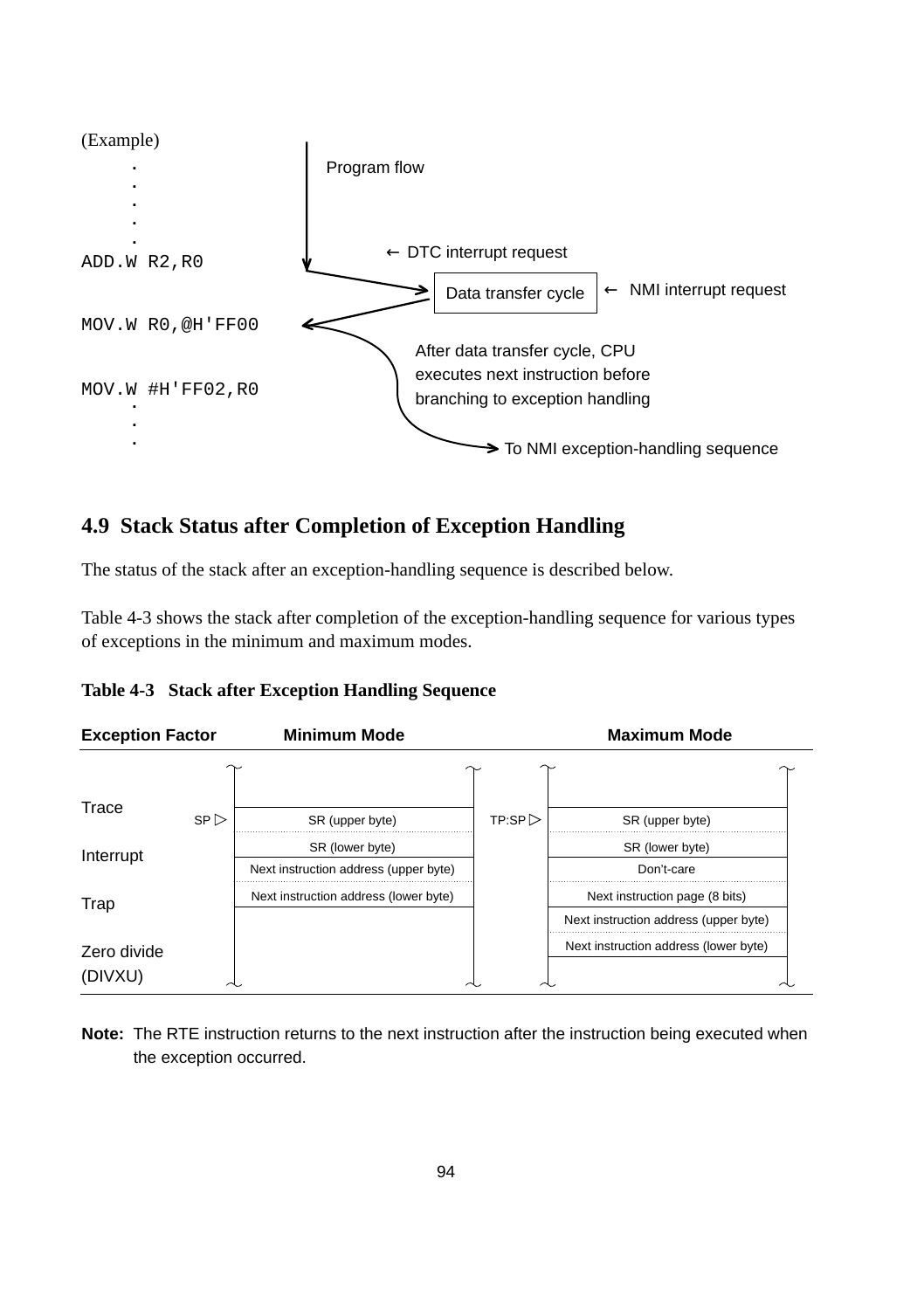

#### **Table 4-3 Stack after Exception Handling Sequence (cont)**

**Note:** The program counter value pushed on the stack is not necessarily the address of the first byte of the invalid instruction.



**Note:** The program counter value pushed on the stack is the address of the next instruction after the last instruction successfully executed.